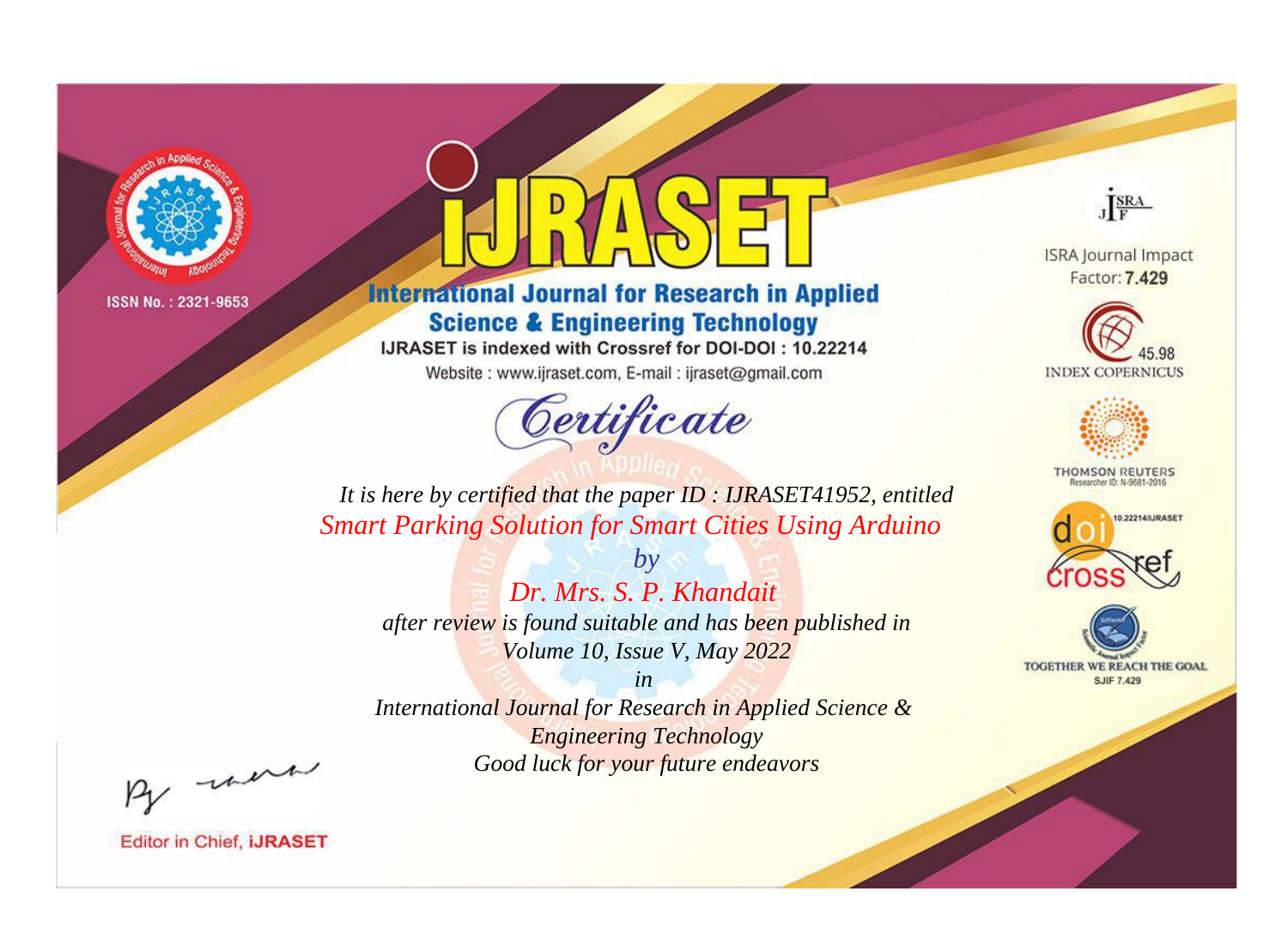

# **International Journal for Research in Applied Science & Engineering Technology**

IJRASET is indexed with Crossref for DOI-DOI: 10.22214

Website: www.ijraset.com, E-mail: ijraset@gmail.com



JERA

**ISRA Journal Impact** Factor: 7.429





**THOMSON REUTERS** 



TOGETHER WE REACH THE GOAL **SJIF 7.429** 

*It is here by certified that the paper ID : IJRASET41952, entitled Smart Parking Solution for Smart Cities Using Arduino*

*by Bidisha Basak after review is found suitable and has been published in Volume 10, Issue V, May 2022*

*in* 

*International Journal for Research in Applied Science & Engineering Technology Good luck for your future endeavors*

By morn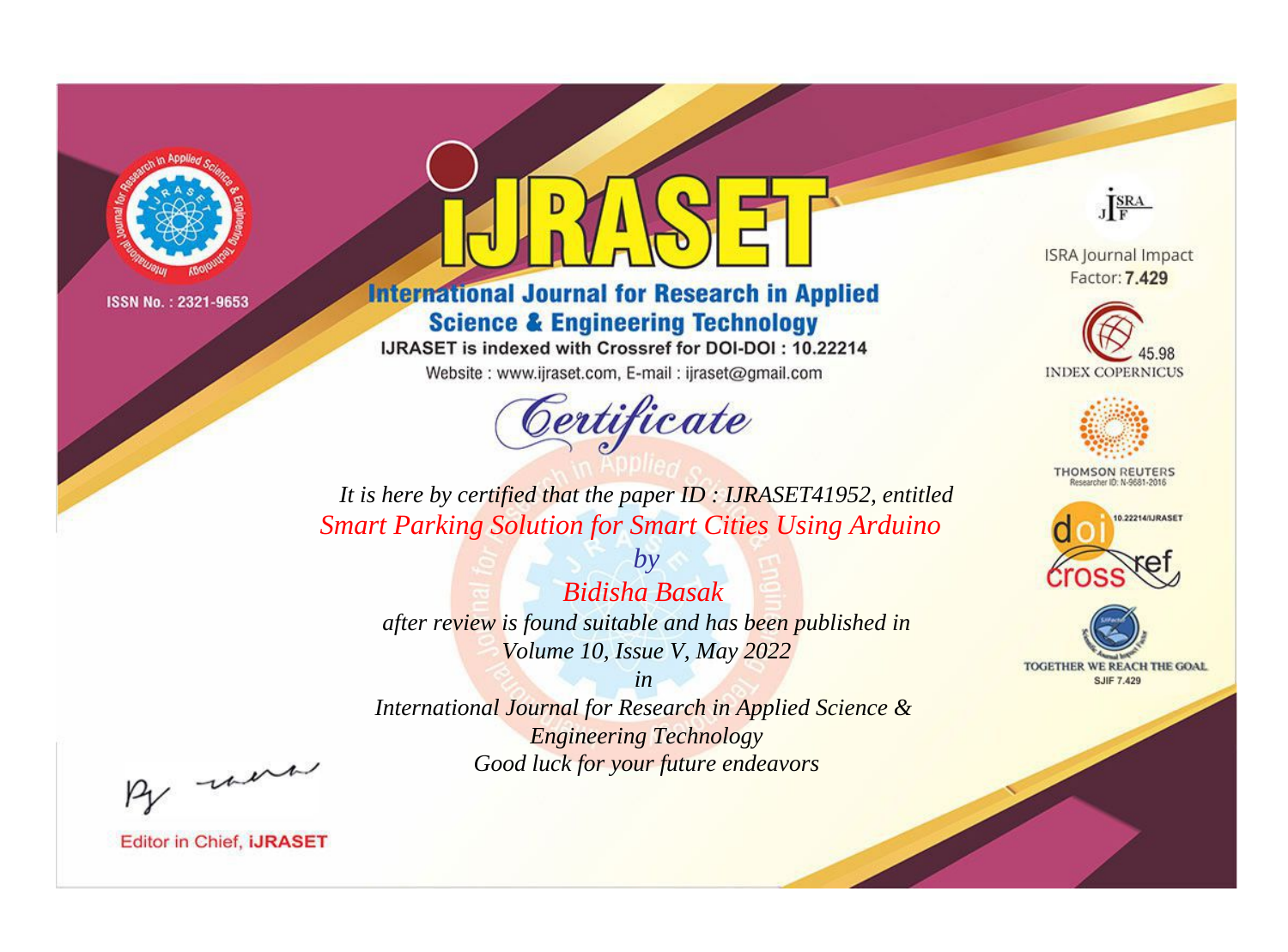

# **International Journal for Research in Applied Science & Engineering Technology**

IJRASET is indexed with Crossref for DOI-DOI: 10.22214

Website: www.ijraset.com, E-mail: ijraset@gmail.com



JERA

**ISRA Journal Impact** Factor: 7.429





**THOMSON REUTERS** 



TOGETHER WE REACH THE GOAL **SJIF 7.429** 

*It is here by certified that the paper ID : IJRASET41952, entitled Smart Parking Solution for Smart Cities Using Arduino*

*by Manjiri Kaste after review is found suitable and has been published in Volume 10, Issue V, May 2022*

*in* 

*International Journal for Research in Applied Science & Engineering Technology Good luck for your future endeavors*

By morn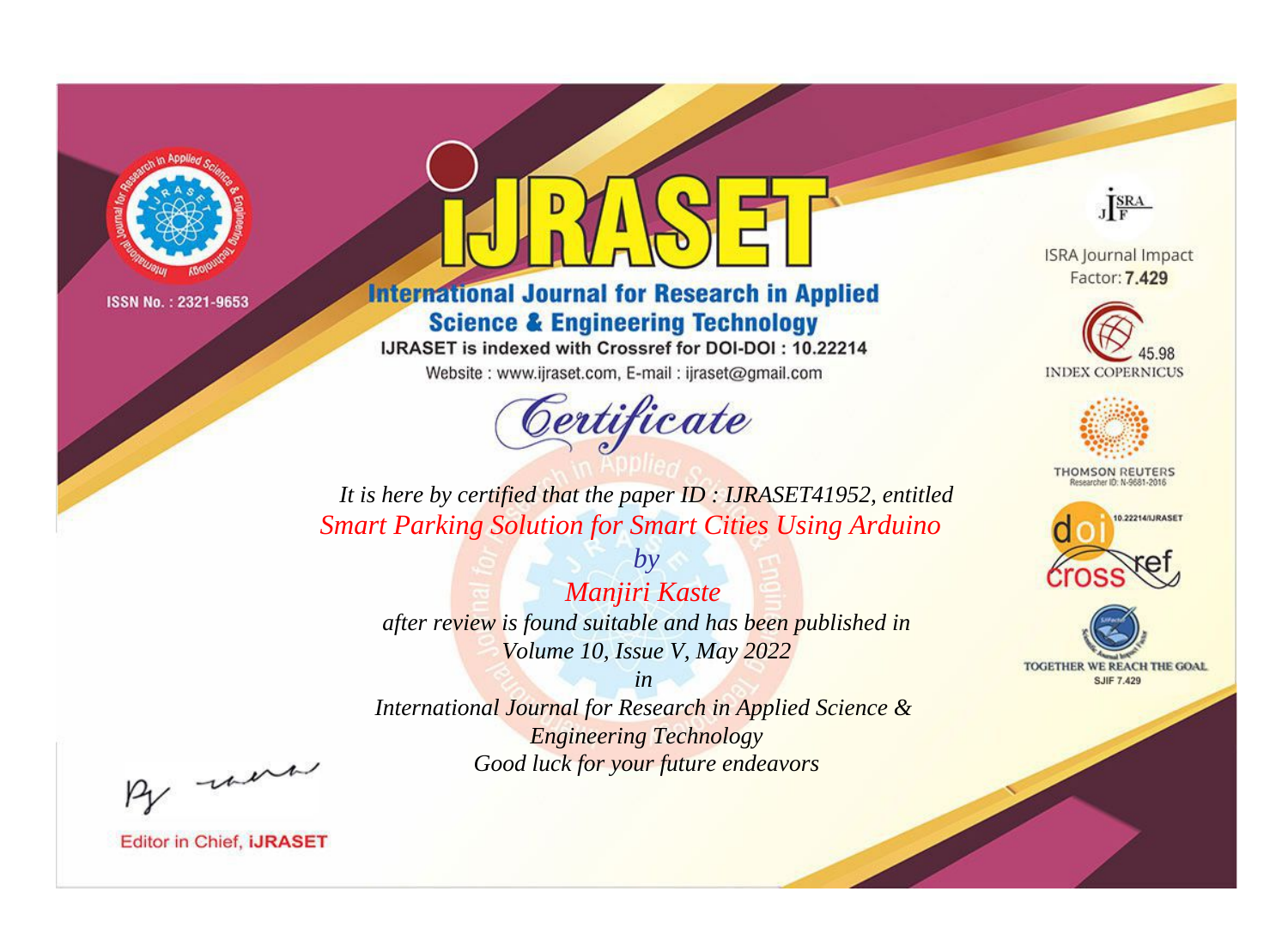

# **International Journal for Research in Applied Science & Engineering Technology**

IJRASET is indexed with Crossref for DOI-DOI: 10.22214

Website: www.ijraset.com, E-mail: ijraset@gmail.com



JERA

**ISRA Journal Impact** Factor: 7.429





**THOMSON REUTERS** 



TOGETHER WE REACH THE GOAL **SJIF 7.429** 

*It is here by certified that the paper ID : IJRASET41952, entitled Smart Parking Solution for Smart Cities Using Arduino*

*Ashwini Waghmare after review is found suitable and has been published in Volume 10, Issue V, May 2022*

*by*

*in* 

*International Journal for Research in Applied Science & Engineering Technology Good luck for your future endeavors*

By morn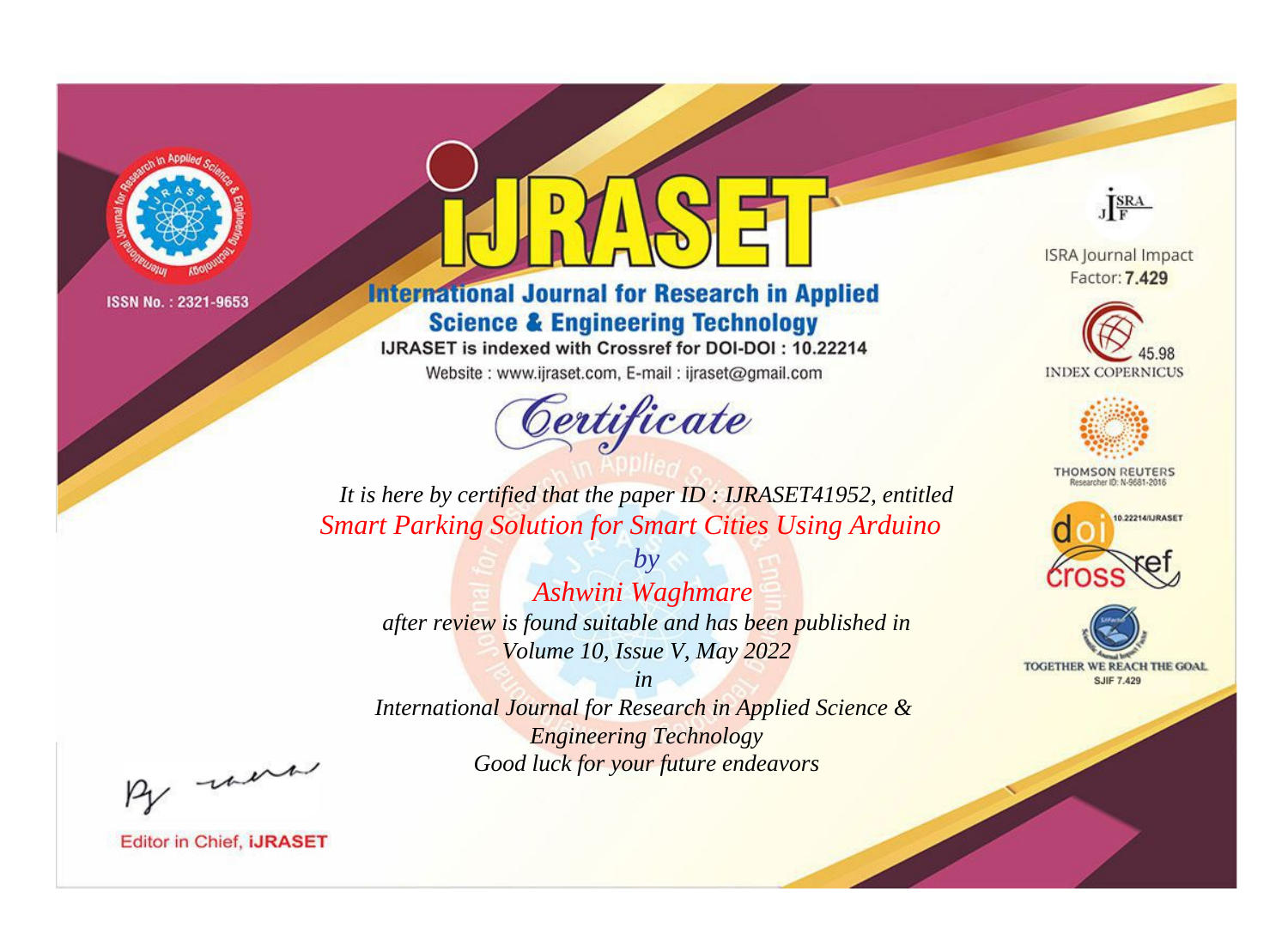

# **International Journal for Research in Applied Science & Engineering Technology**

IJRASET is indexed with Crossref for DOI-DOI: 10.22214

Website: www.ijraset.com, E-mail: ijraset@gmail.com



JERA

**ISRA Journal Impact** Factor: 7.429





**THOMSON REUTERS** 



TOGETHER WE REACH THE GOAL **SJIF 7.429** 

*It is here by certified that the paper ID : IJRASET41952, entitled Smart Parking Solution for Smart Cities Using Arduino*

*Siddhi Dhole after review is found suitable and has been published in Volume 10, Issue V, May 2022*

*by*

*in* 

*International Journal for Research in Applied Science & Engineering Technology Good luck for your future endeavors*

By morn